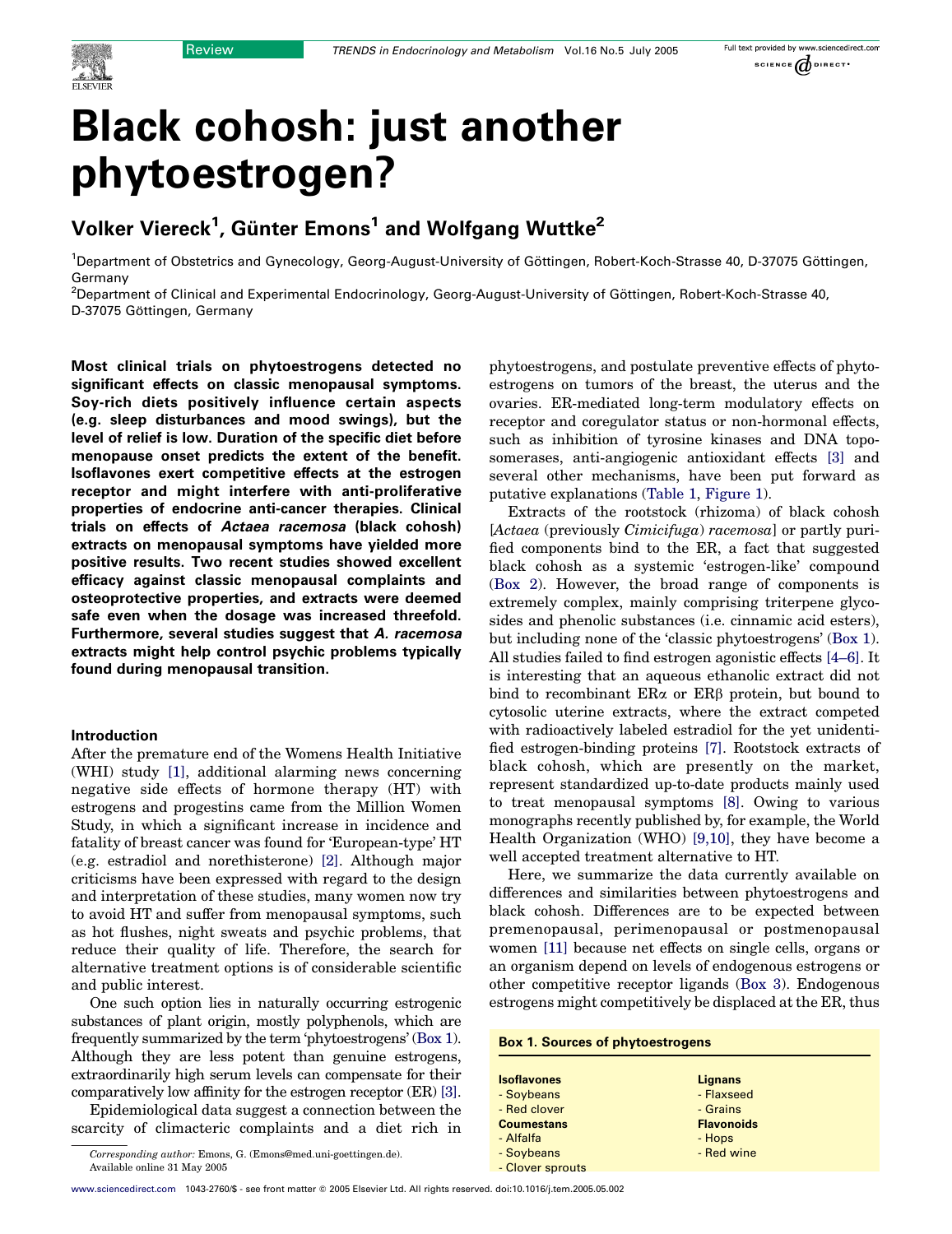<span id="page-1-0"></span>

| <b>Effects</b>             | <b>Putative modes of action</b>                             | <b>Phytoestrogens</b> b | Black cohosh <sup>b</sup> | <b>Refs</b>       |
|----------------------------|-------------------------------------------------------------|-------------------------|---------------------------|-------------------|
| Decreased menopausal       | Serotonin agonist                                           |                         | $^{+}$                    | $[44]$            |
| symptoms                   | Dopamine agonist                                            |                         | ┿                         | [7]               |
|                            | Organ-dependent ER agonist-antagonist (SERM)                |                         | $^{+}$                    | $[45]$            |
|                            | Estrogen agonist                                            | $(+)$                   |                           | $[46]$            |
| Ovarian cycle              | Inhibition of 5a-reductase                                  | $^{+}$                  |                           | [3]               |
|                            | Inhibition of 17 <sub>8</sub> -hydroxysteroid dehydrogenase |                         |                           | $[3]$             |
|                            | Aromatase inhibition                                        |                         | $(+)$                     | $[11]$            |
| Coronary heart disease     | Reduction of LDL cholesterol and triglyceride               |                         |                           | $[3]$             |
|                            | Increase of HDL cholesterol                                 |                         |                           | $\lceil 3 \rceil$ |
|                            | LDL oxidation                                               |                         |                           | $[3]$             |
| Bone protection            | ER agonistic on osteoblasts                                 |                         | $^{+}$                    | $[47]$            |
|                            | Inhibition of topoisomerase II                              |                         |                           | $[47]$            |
|                            | Inhibition of osteoclasts (via osteoblast-derived           |                         | $^{+}$                    | $[48]$            |
|                            | inhibitory cytokines)                                       |                         |                           |                   |
|                            | Inhibition of tyrosine kinase                               | $^+$                    |                           | $[47]$            |
|                            | Organ dependent ER agonist-antagonist (SERM)                | $\overline{+}$          | $^{+}$                    | $[47]$            |
| Inhibition of tumor growth | Inhibition of topoisomerase II                              |                         |                           | $[49]$            |
|                            | Inhibition of EGF receptor autophosphorylation              |                         |                           | $[49]$            |
|                            | Inhibition of tyrosine kinase                               |                         |                           | $[49]$            |
|                            | Downregulation of EGF receptor                              |                         |                           | $[49]$            |
|                            | Inhibition of angiogenesis                                  |                         |                           | $[11]$            |
|                            | Inhibition of cell cycle progression                        |                         |                           | $[11]$            |
|                            | Antioxidant activity (superoxide anion production,          | $^{+}$                  |                           | $[50]$            |
|                            | hydrogen peroxide production)                               |                         |                           |                   |
|                            | Transforming growth factor $\beta$ enhancement              | $^{+}$                  |                           | $[50]$            |
|                            | Modulation of transcription factors c-fos and c-jun         | $^{+}$                  |                           | $[50]$            |

a<br>Abbreviations: EGF, epidermal growth factor; GABA, y amino butyric acid; HDL, high-density lipoprotein; LDL, low-density lipoprotein; SERM, selective estrogen receptor modulator.

 $b$ Effects:  $+$ , proven effect;  $(+)$ , disputed effect.

phytoestrogens would act as an 'anti-estrogen'. Therefore, only under the 'estrogen-free' conditions found postmenopausally would the agonistic or 'estrogen-like' effects of phytoestrogens become predominant. Because black cohosh and phytoestrogens are mainly used peri- and postmenopausally, this review focuses on their potential clinical applications in this phase of life, and in the

treatment of symptoms such as hot flushes, night sweats and psychic problems. However, when further differentiating within this target population, it has to be borne in mind that in survivors of hormone-dependent cancers, in particular breast cancer, HT is even more strictly avoided than in the general population. These women, who are often undergoing adjuvant tamoxifen treatment, tend to



Figure 1. The putative effects of phytoestrogens on cell function can be separated into ER-mediated and non-receptor-mediated effects. As in the case of natural or synthetic estrogens, receptor-mediated effects of phytoestrogens are exerted via mRNA transcription and protein biosynthesis or through postulated cell surface ERs. The direction and extent of effects depend on competing endogenous estrogens. Non-receptor-mediated (i.e. enzyme-inhibitory) effects might interrupt the cell cycle or regulate secondary enzymes and/or proteins. CEL, competing estrogenic ligand; ER, estrogen receptor; ERE, estrogen-responsive element; GABA,  $\gamma$  amino butyric acid.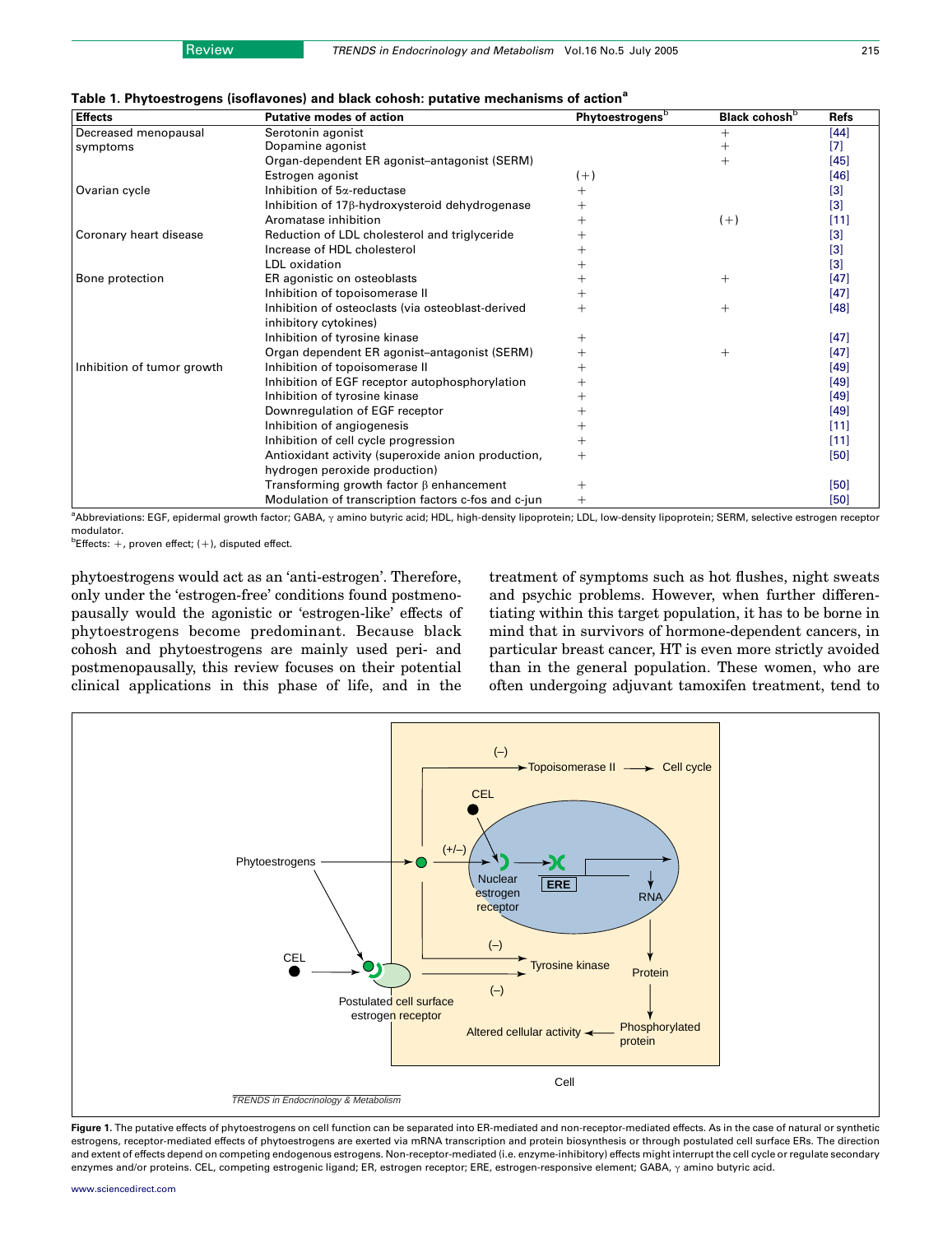# Box 2. Preclinical findings: phytoestrogens versus black cohosh

# Phytoestrogens

Gene transcription and protein synthesis studies show that an estrogen agonistic effect can be induced in all relevant cell systems tested so far. The extent of this effect depends on phytoestrogen concentration and the absence of endogenous estrogens. Thus, phytoestrogens might be of potential benefit for some estrogen deficiency-induced ailments. Nevertheless, proliferative stimuli of phytoestrogens on crucial target tissues and interference with other drugs or endogenous hormones (e.g. antagonism to adjuvant antihormonal tumor treatments) have to be considered.

### Black cohosh

Preclinical findings suggest that the efficacy of extracts of black cohosh to ameliorate menopausal symptoms might be a result of substances with dopaminergic or serotoninergic activity [\(Figure 2](#page-5-0)). Significant binding of black cohosh ingredients to ER might be one explanation for its bone protective activity [\(Figure 2\)](#page-5-0). Because it has ER-binding and putative estrogen agonistic activity on bone tissue, but no stimulatory effects on mammary or endometrial tissue, it has been proposed that it should be classified as a selective estrogen receptor modulator. The absence of proliferative effects on crucial estrogen-responsive tissues, together with the induction of apoptosis in human mammary tumor cells [\[41,42\]](#page-7-0), might make black cohosh a safe alternative to HT, even in patients with a history of hormone-responsive neoplasias.

have more pronounced climacteric symptoms, which are less readily antagonized.

# Clinical and epidemiological findings of treatment with phytoestrogens

### Menopausal symptoms

The efficacy of any treatment on psychosomatic symptoms such as climacteric complaints, particularly hot flushes, is subject to a large placebo effect. Therefore, only doubleblind, placebo-controlled studies provide conclusive data. Twelve randomized clinical trials on classic phytoestrogens performed between 1995 and 2002 have recently been reviewed by Kronenberg and Fugh-Berman [\[12\]](#page-6-0), who come to the conclusion that phytoestrogens exert only modest effects on the severity of hot flushes, and that furthermore most of this benefit disappears after six weeks. Here, only the four most recent double-blind, placebo-controlled studies need to be covered. Nikander et al. [\[13\]](#page-6-0) concluded 'pure isoflavonoids did not alleviate subjective menopausal symptoms in breast cancer patients'. Tice et al. [\[14\]](#page-6-0), studying the effects of red clover-derived isoflavones, concluded 'neither supplement had a clinically important effect on hot flushes or other symptoms of menopause'. Penotti et al. [\[15\]](#page-6-0) wrote 'the daily administration of 72 mg of soy-derived isoflavones is no more effective than placebo in reducing hot flushes in postmenopausal women' and finally Burke et al. [\[16\]](#page-6-0) bring up another point in stating that 'soy protein containing 42 or 58 mg of isoflavone is no more effective than isoflavoneextracted soy protein for improving the number and severity of vasomotor symptoms'. Hence, Burke et al. found some reduction of symptoms, although this was not caused by the isoflavones but other components of soy protein. Such observations were also made for another estrogen withdrawal disease, namely arteriosclerosis [\[17\]](#page-6-0).

# Box 3. Effects of phytoestrogens during the prepubertal phase

Only a few clinical trials have specifically investigated putative connections between a diet rich in phytoestrogens and the risk of breast cancer. Retrospective studies quantified soy consumption mainly in Asian countries, where there is a very high intake of such nutrients during all stages of life. Thus, the contemporary hypothesis is that protective effects against breast cancer and other neoplasias are only to be expected in women who regularly consumed large amounts of soy products from early childhood [\[56\].](#page-7-0) Epidemiological evidence shows that there is a significantly reduced incidence of breast cancer in Japanese girls who grew up in Japan and then moved into the Western hemisphere compared with their Caucasian counterparts. This could be explained by results from animal experiments of prepubertal exposure of female rats to genistein: the observed protective effect on later development of carcinogeninduced mammary cancers [\[56\]](#page-7-0) is thought to be caused by downregulation of an epidermal growth factor driven mechanism [\[57\]](#page-7-0) and by an upregulation of **BRCA1** [\[58\].](#page-7-0)

In humans, however, all relevant information is based on the intake of phytoestrogen-rich nutrients that also contain considerable amounts of other secondary plant compounds. It is possible that substance classes other than phytoestrogens are responsible for the reduced cancer incidence, or that phytoestrogens and other secondary metabolites act synergistically.

Besides dietary patterns, other lifestyle habits or hereditary factors (low caloric diet, multiparity, prolonged breastfeeding) [\[59\]](#page-7-0) could be of considerable importance for the different incidences of certain diseases between Asian and Caucasian populations.

The gradually declining endogenous production of sex hormones is accompanied by a multitude of symptoms differing in severity and incidence. Furthermore, ethnic peculiarities often influence the way a woman experiences menopause. The two extremes could be described as either 'menopause-associated disease' or 'menopausal transition', defining an illness requiring treatment or a physiological process, respectively. This might also, at least partially, explain the lower incidence and the differences between menopausal symptoms in Asian and Caucasian women [\[3\]](#page-6-0).

Psychic parameters are of great concern during the menopause and thus are a frequent target of pharmacological interventions. The cognitive performance of postmenopausal women was significantly improved after the application of soy isoflavones (daily dose of 110 mg) for six months in a randomized double-blind, placebo-controlled clinical trial [\[18\]](#page-6-0). However, another clinical trial in 11 postmenopausal women found that 12 weeks of isoflavone treatment did not influence the patients' verbal memory [\[19\].](#page-6-0) An observational study associated the intake of large amounts of tofu with an increased risk of dementia, reduced brain weight and reduced cognitive function [\[20\]](#page-6-0). This finding was substantiated by another trial where patients with a low tofu intake were better protected from cognitive impairment than patients with high tofu consumption. Possibly, this again reflects the profound differences between short-term effects of high-dose soy isoflavones and observations after prolonged, and possibly excessive, intake of soy food. Of special interest in this context is the recent finding of the US WHI that an estrogen–progestagen hormone replacement combination did not prevent the postmenopausal decrease of cognitive function, but rather increased the risk of dementia [\[21\]](#page-6-0).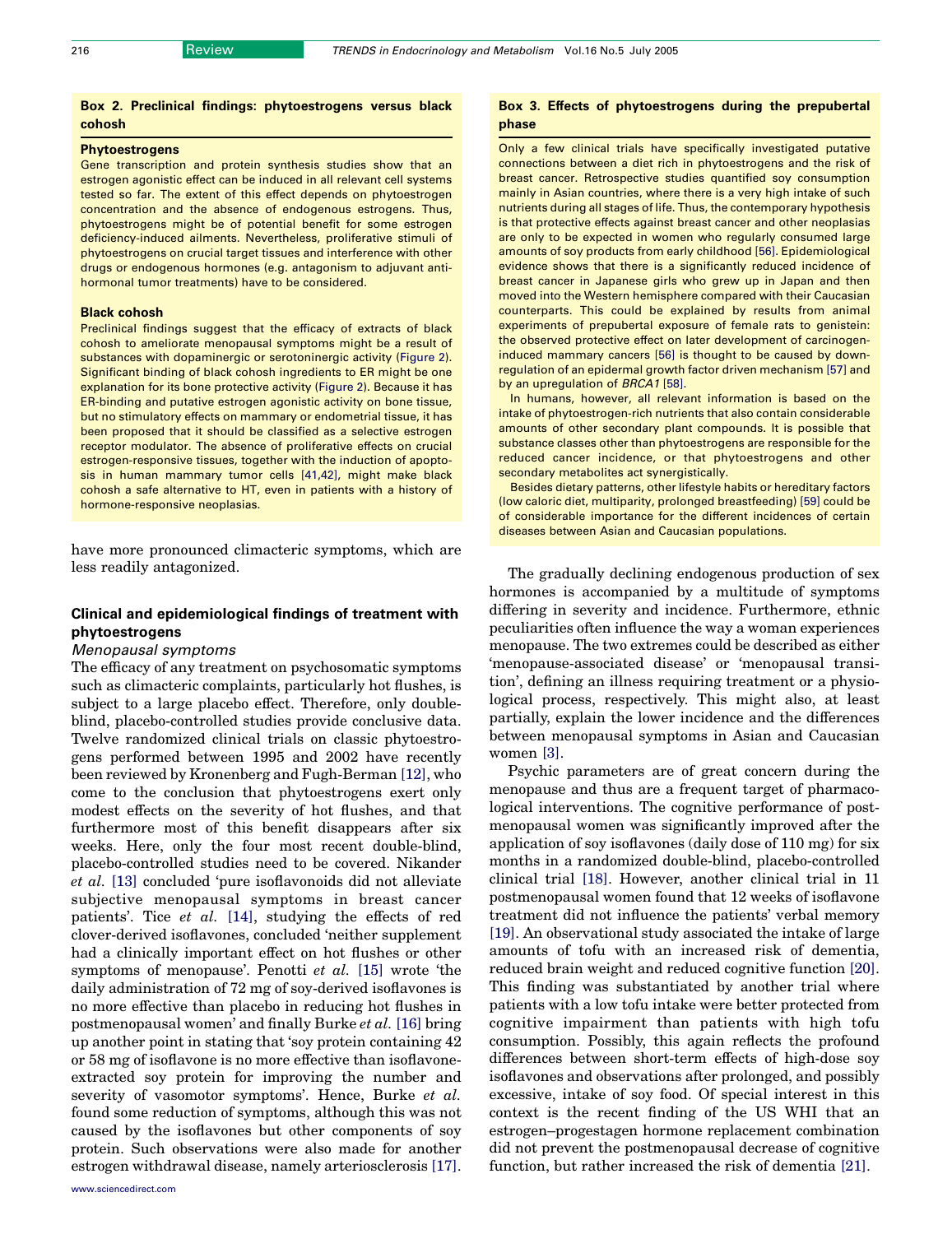### Bone

The efficacy of phytoestrogenic isoflavones in the treatment or prevention of postmenopausal osteoporosis has been intensely studied in vitro, in animal studies and in clinical trials (Box 2). Most studies suggest bone-sparing effects of a phytoestrogen-rich diet only after long-term application, and of speculative magnitude and mechanism of action.

Clinical trials showed that, after six months of treatment with a daily dose of 90 mg of isoflavones, women had an increase in bone density  $(+0.02 \text{ g cm}^{-2})$  and bone mineral content  $(+1.2~{\rm g~cm}^{-1})$  [\[22\].](#page-6-0) After three months of treatment with daily doses between 60 and 114 mg isoflavones, a decrease in specific parameters of bone resorption, albeit of marginal clinical relevance (only small alterations in osteocalcin, bone-specific alkaline phosphatase, deoxypridinoline and C-terminal telopeptide of 11%, compared with 15% in untreated patients), was detected [\[23,24\]](#page-6-0).

After treatment for 12 months, standardized red clover isoflavones (40 mg daily dose) induced a significant retardation of bone loss, as measured by lumbar spine bone mineral content and bone mineral density, when compared with placebo in a double-blind randomized placebo-controlled clinical trial comprising 174 women (49–65 years of age) [C. Atkinson et al.  $(2000)$  The effects of isoflavone phytoestrogens on bone; preliminary results from a large randomized controlled trial. Proceedings from the 82nd Annual Meeting of the Endocrine Society, Toronto, Canada, 21–24th June 2000].

Similarly, red clover (daily dose of 28.5 or 57 mg isoflavones) was tested for six months in 50 postmenopausal women, and resulted in a significantly increased bone density at the proximal radius and ulna, with absence of effect at the distal ends of both bones [\[25\].](#page-6-0) A soy preparation rich in isoflavones clinically tested for nine months in postmenopausal women exerted no detectable effect on hip or vertebral bone [\[26\].](#page-6-0) No influence by either soy protein or an isoflavone extract of red clover origin (daily dose of 100–160 mg) was found on bone turnover rate in a 12-week clinical trial [\[27\]](#page-6-0).

### Breast and endometrium safety

Four prospective clinical trials have been performed on the connection between soy phytoestrogens and risk of breast cancer [\[3\]](#page-6-0). None of these showed a significant protective effect. An animal study suggests that a reduced incidence of breast cancer might only be expected in women who regularly consume large amounts of soy from infancy [\[28\].](#page-6-0)

None of the above studies included individuals with a high risk for breast cancer. Therefore, final conclusions about the safety of soy supplementation cannot be drawn at this time. Contradictory results from a clinical trial in which postmenopausal women were administered a food additive rich in soy protein (daily dose of 73 mg isoflavones) showed a significant increase in serum interleukin 6 levels, whereas male participants from the same age group showed no effect. Similarly, serum levels of proinflammatory cytokines and C-reactive protein remained unchanged [\[29\].](#page-6-0)

Because isoflavones induce the synthesis of sex hormonebinding globulin in postmenopausal (but not in premenopausal) women, a parallel decrease in free (i.e. active) serum estradiol is seen [\[30\].](#page-6-0)

The effect of soy phytoestrogens on vaginal cytology was tested in a double-blind randomized crossover study in 44 postmenopausal women. Epithelial alterations indicative of estrogenic activity were detected in this trial [\[31\]](#page-6-0).

Most studies in postmenopausal women found no stimulatory effects of soy or isoflavones on endometrial thickness [\[15,32\].](#page-6-0) However, in a recent placebo-controlled clinical study covering an administration period of five years, Unfer et al. found endometrial hyperplasia, which is known eventually to result in cancer, in several patients [\[33\]](#page-6-0). A group of 154 postmenopausal women, all with an intact uterus, were treated with 150 mg of isoflavones per day for five years; another 165 women were concomitantly treated with placebo. After completion of the five-year treatment period, 70% of soy-treated women, compared with 81% of placebo-treated women, had atrophic or nonassessable endometrium. The occurrence of endometrial hyperplasia was significantly higher in soy-treated women  $(n=6, 3.8%)$  than in placebo-treated women  $(n=0)$  [\[33\].](#page-6-0)

Ischemic coronary heart disease, a multifactorial syndrome of high lethality, especially in the menopausal period, is often anticipated by an increase in serum cholesterol. Statin therapy effectively reduces cholesterol levels, an effect that has also been attributed to an enhanced phytoestrogen intake. Unfortunately, this effect has not been proven in a controlled clinical trial, and neither is it necessarily associated with a decrease in mortality [\[34\]](#page-6-0).

The positive effects of isoflavones on coronary heart disease are thought to be mediated by anti-atherosclerotic and anti-thrombotic processes. The extent of therapeutic benefit depends not only on different pathogenetic factors (e.g. lipid profile or cholesterol level), but also on the nature of the phytoestrogen (i.e. nutrients rich in the natural mixture of isoflavones are superior to isolated compounds). Isolated genistein antagonizes the activation and aggregation of porcine thrombocytes and the expression of thrombin, via either its antioxidant or its  $Ca<sup>2+</sup> channel-blocking activities [35].$  $Ca<sup>2+</sup> channel-blocking activities [35].$  $Ca<sup>2+</sup> channel-blocking activities [35].$ 

In contrast to the data on isolated isoflavones, a metaanalysis of 38 controlled studies on soy protein proved the benefits it exerts on lipid metabolism (i.e. a significant decrease in cholesterol, low-density lipoprotein and triglycerides) [\[3\].](#page-6-0) Possibly because of their markedly different composition (in red clover, isoflavones formononetin and biochanin A represent a considerably bigger fraction than in soy), red clover phytoestrogens did not reproducibly alter the lipid profiles of hypercholesterolemic or normocholesterolemic individuals. However, no clinically relevant reduction in coronary heart diseaseinduced mortality has been seen in large-scale clinical trials of isoflavone consumption [\[34,36\].](#page-6-0)

# Summary of clinical and epidemiological findings

Several clinical trials have suggested that a diet rich in phytoestrogens reduces the risk of menopause-associated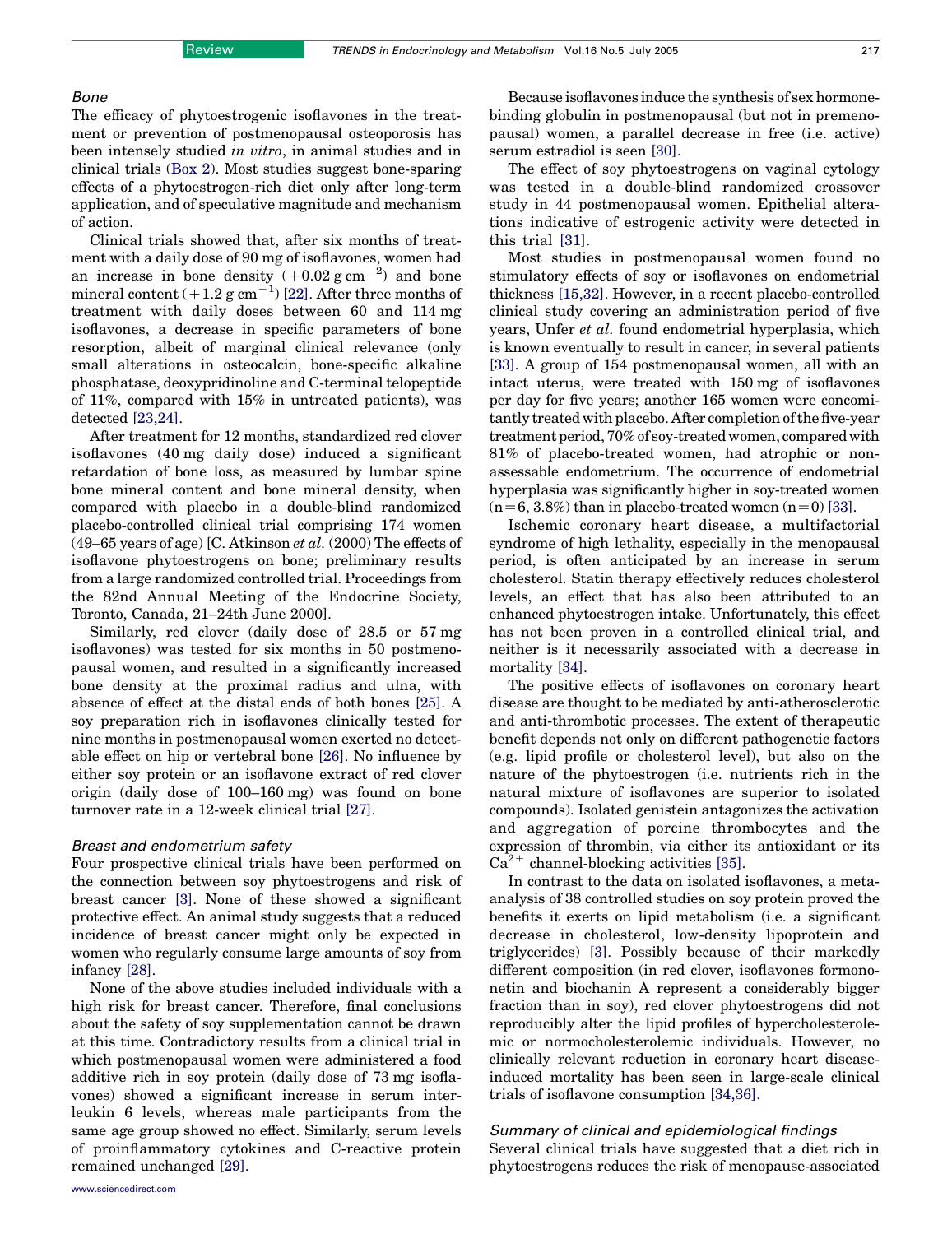symptoms such as hot flushes, night sweats and mood swings. However, most of these successful studies were performed with whole food products and not with isolated phytoestrogens. Single isoflavones – often from different sources – frequently failed to reproduce the findings obtained after soy consumption. Other components present in these food products, in addition to 'Asian' lifestyle factors, might contribute to the observed effects. In general, results from epidemiological studies should only be used with caution when deriving recommendations for therapeutic intervention.

# Black cohosh

### Menopausal symptoms

Since the second half of the 19th century, black cohosh has been used for the treatment of menopausal symptoms. The efficacy of rootstock extracts of black cohosh in counteracting climacteric complaints, such as hot flushes, night sweats and psychic disorders, has been shown in two randomized clinical trials [\[37,38\],](#page-6-0) using either the Kupperman Menopause Index (KI; an internationally recognized and validated scale for the quantitative determination of menopausal symptoms) or the frequency and severity of selected symptoms (e.g. hot flushes or sweating) as primary endpoints. Statistically significant superiority over placebo has been shown with these methods. A recent randomized clinical trial of black cohosh in breast cancer patients failed to show a significant improvement of the overall KI. This might be because most patients were also undergoing treatment with tamoxifen [\[39\].](#page-7-0) Hot flushes, induced by tamoxifen, cannot be controlled like normal climacteric symptoms. They differ in severity, duration, kinetics and most probably in their susceptibility to be antagonized, so that a higher dose of black cohosh might have achieved the desired symptom reduction. Nevertheless, the important and extremely bothersome subtopic 'sweating' as contained in the KI was significantly improved after black cohosh treatment in breast cancer patients on tamoxifen [\[39\]](#page-7-0).

The most recent good clinical practice (GCP)-compliant, multicenter, double-blind, randomized, placebo-controlled clinical trial demonstrated significant superiority of a daily dose of 40 mg of a standardized isopropanolic extract of black cohosh over placebo. This study was performed in 300 postmenopausal women who were treated for 12 weeks and whose menopausal symptoms were assessed via the validated Menopause Rating Scale (MRS I) [\[40\].](#page-7-0)

### Bone

The first indications from a human clinical trial about bone protective effects of black cohosh have recently been published. Significant superiority of black cohosh over placebo was demonstrated when measuring the bone metabolic index, which comprised both bone catabolic and bone anabolic parameters. This reduced bone resorption with black cohosh therapy [\[37\]](#page-6-0) clearly warrants further studies, investigating fracture reduction as a clinical endpoint.

### Breast and endometrium safety

Two recent clinical trials demonstrated the low incidence of adverse reactions with black cohosh extracts [\[37,38\].](#page-6-0) No alterations in endometrial thickness, vaginal cytology or serum pituitary hormone levels were seen, although in one of the trials, the tested dose exceeded the recommended daily dose by more than threefold [\[38\]](#page-6-0).

Concomitant administration of black cohosh and adjuvant tamoxifen therapy to 26 patients with a history of breast cancer showed no negative influences on cancer recurrence or cancer spread, although only short periods of time (up to three months) were investigated in this placebo-controlled double-blind randomized clinical trial [\[39\].](#page-7-0) Corresponding data come from preclinical experiments, where no proliferative effect of black cohosh on human mammary tumor cells was found. Moreover, black cohosh and its main components (triterpene glycosides and phenolic substances) are potent inducers of apoptosis in human mammary tumor cells [\[41,42\].](#page-7-0)

### Summary of findings on black cohosh

Only a few randomized, placebo-controlled clinical trials have investigated the efficacy of extracts of black cohosh to control menopausal symptoms. Furthermore, only the main indication, menopausal complaints, was tested as an endpoint, mostly using complex questionnaires such as the KI or the MRS. Most of these trials demonstrated significant symptom improvement compared with placebo. However, its mode of action remains largely unknown. In the light of recent, mainly preclinical, findings, the suggested systemic 'estrogen-like' effect can no longer be sustained. Most of the properties of black cohosh in pharmacological and clinical settings might be explained by the concomitant presence of ER-mediated, but mixed (i.e. tissue-selective) agonistic and antagonistic properties, and by its central nervous actions, which could be receptor-mediated or of a receptor-modulatory type (e.g. involving serotonin,  $\gamma$  amino butyric acid and dopamine receptors) ([Figure 2](#page-5-0)).

### Practical conclusions

Epidemiological data obtained in Asia indicate that a phytoestrogen-rich diet has a beneficial effect on the severity and composition of postmenopausal symptoms. Frequent intake of isoflavones, especially during the prepubertal years, and in their natural form as soy nutrients, diminishes circulating levels of sex hormones and might thus contribute to this beneficial effect and also to the reduced incidence of hormone-dependent tumors later in life (Box 3). Low caloric dietary patterns causing late onset of menarche, in addition to multiparity, younger age at first delivery, prolonged breastfeeding episodes, lifelong reduced hormone levels and hereditary factors are also of considerable importance in explaining the different incidences of ovarian, breast, endometrial, and prostate cancer, and might also explain, in part, the lower incidence of menopausal symptoms in Asian compared with Caucasian populations (Box 3).

Randomized clinical trials that tested the efficacy of isoflavones in the treatment of menopausal symptoms produced mostly negative results. Many other issues,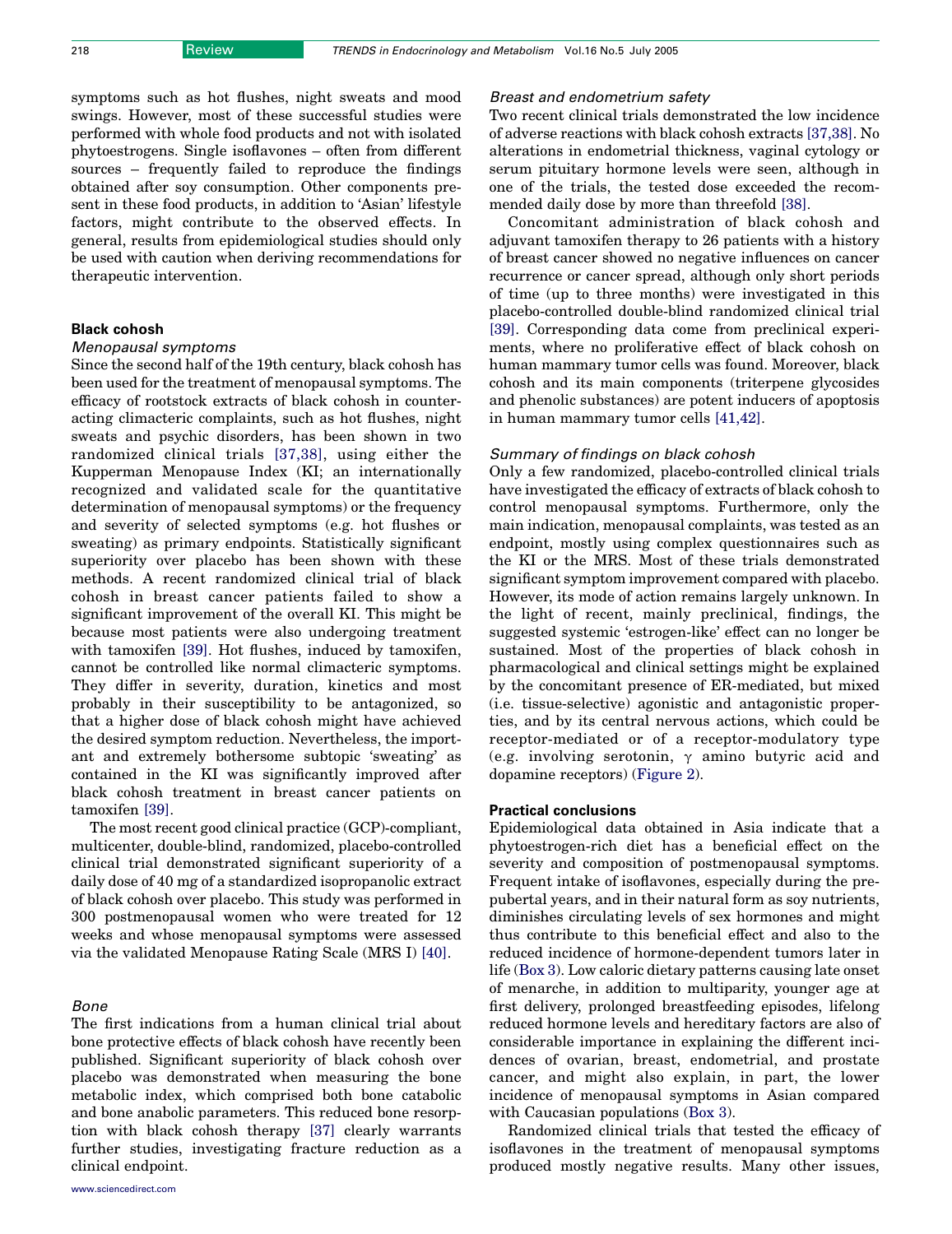<span id="page-5-0"></span>

Figure 2. The effect of black cohosh on cell function has two distinct putative pathways. On the left-hand side of the figure, estrogen receptor-mediated effects depend on competing residual endogenous estrogen. In contrast to phytoestrogens, so far, only competitive inhibitory effects have been observed; no agonistic function under estrogen-free conditions has been found. In addition, on the right-hand side of the figure, neuroreceptors, such as serotonin, GABA or dopamine receptors, are further targets for black cohosh extracts. Agonistic, cAMP-increasing and/or -decreasing effects have been described, possibly exerting anti-depressive or anxiolytic effects or influencing the diurnal rhythm. These might account for the effect of black cohosh on vasomotoric and psychic disorders. CEL, competing estrogenic ligand; ERE, estrogen-responsive element; GABA,  $\gamma$  amino butyric acid.

especially mammary safety, remain unaddressed. This is probably a result of the short history of phytoestrogen concentrates as treatment alternatives. Therefore, today's knowledge about soy and red clover extracts and isolated isoflavones does not refute the British Medical Journal's editorial of 2001, which stated that there are no conclusive data available showing that phytoestrogens are better for the treatment of menopausal symptoms than placebo [\[43\]](#page-7-0).

Successful treatment of climacteric complaints with standardized extracts of black cohosh has been verified in recent double-blind, randomized clinical trials, either placebo-controlled or designed as a controlled dose-finding study [\[37,38\]](#page-6-0) (Table 2).

In patients with an estrogen-responsive tumor (e.g. breast or endometrial cancer), treatment of menopausal symptoms with soy or isoflavones might have

| Table 2. Evidence for effects of phytoestrogenic isoflavones and black cohosh during the peri- and post-menopausal phases |  |  |  |
|---------------------------------------------------------------------------------------------------------------------------|--|--|--|
|---------------------------------------------------------------------------------------------------------------------------|--|--|--|

| Organ system          | <b>Effect</b>            | Evidence level            | <b>Consequence</b>                                         | <b>Refs</b> |
|-----------------------|--------------------------|---------------------------|------------------------------------------------------------|-------------|
| <b>Phytoestrogens</b> |                          |                           |                                                            |             |
| <b>Breast</b>         | Antagonizes tamoxifen    | In vitro experiment       | Caution                                                    | [49]        |
|                       | Antagonizes tamoxifen    | Animal study              | Caution                                                    | [50]        |
| Climacteric symptoms  | None                     | Double-blind,             | None                                                       | $[31]$      |
|                       |                          | randomized, crossover     |                                                            |             |
|                       |                          | clinical trial            |                                                            |             |
|                       | No significant influence | Randomized clinical trial | None                                                       | $[13]$      |
|                       | No significant influence | Randomized clinical trial | None                                                       | $[15]$      |
|                       | No significant influence | Randomized clinical trial | None                                                       | [51]        |
|                       | Significant improvement  | Randomized clinical trial | Significantly increased $17\beta$ -estradiol levels in the | $[52]$      |
|                       |                          |                           | soy group caused concern                                   |             |
|                       | No significant influence | Randomized clinical trial | None                                                       | [53]        |
|                       | No significant influence | Randomized clinical trial | None                                                       | [54]        |
|                       | Significant improvement  | Randomized clinical trial | Promising                                                  | [55]        |
| <b>Black cohosh</b>   |                          |                           |                                                            |             |
| Bone metabolism       | Significant improvement  | Randomized clinical trial | Promising                                                  | $[37]$      |
| Climacteric symptoms  | Significant improvement  | Randomized clinical trial | Promising                                                  | $[40]$      |
|                       | Improvement              | Randomized clinical trial | Promising                                                  | $[37]$      |
|                       | No overall significant   | Randomized clinical trial | Problematic concomitant tamoxifen treatment                | $[39]$      |
|                       | influence                |                           |                                                            |             |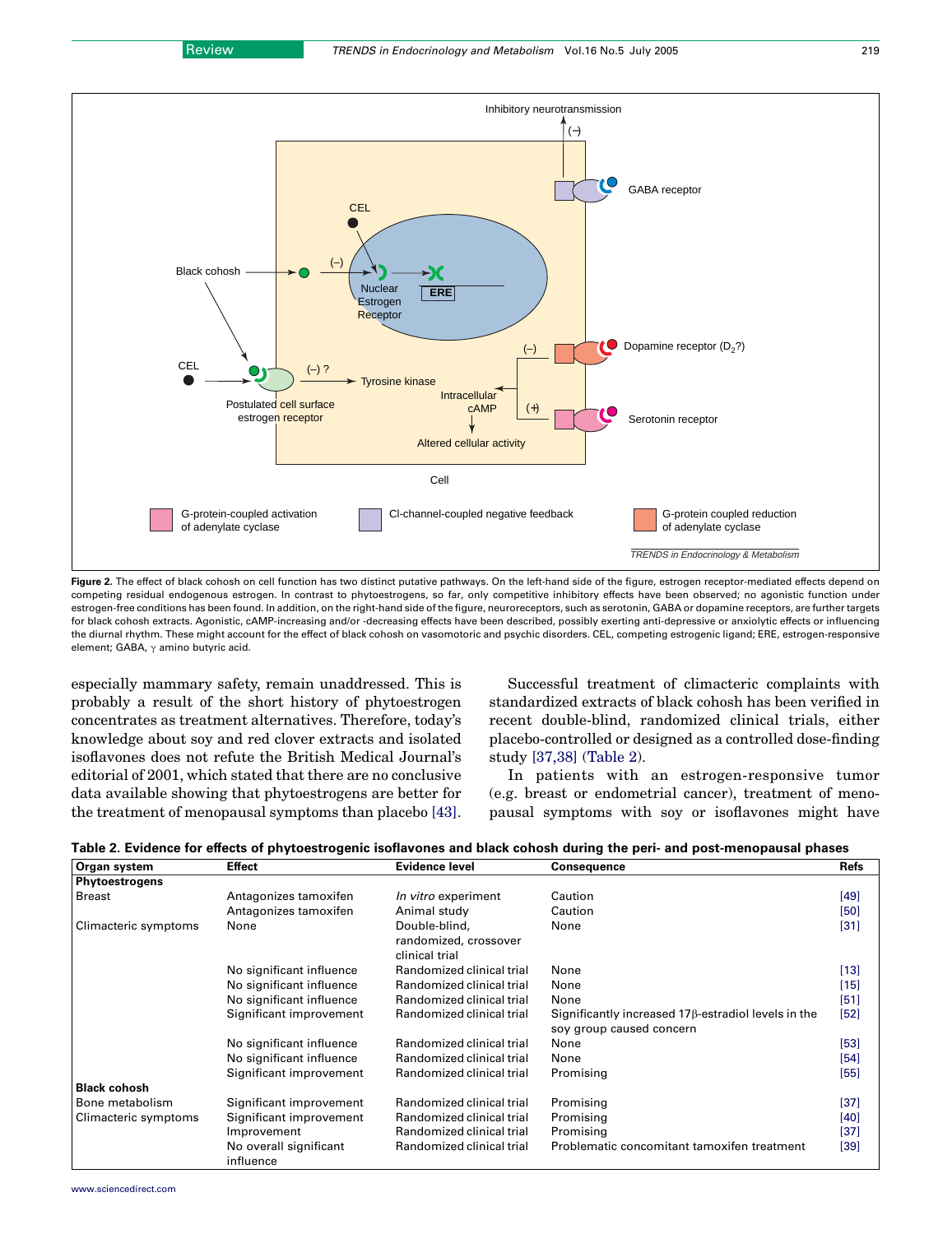<span id="page-6-0"></span>detrimental side effects, as stated in a recommendations bulletin issued by the American College of Obstetricians and Gynecologists in June 2001 [\(http://www.acog.org/](http://www.acog.org/from_home/publications/misc/pb028.htm) [from\\_home/publications/misc/pb028.htm\)](http://www.acog.org/from_home/publications/misc/pb028.htm). No analogous action has yet been directed against black cohosh therapy. Other peri- and post-menopausal symptoms, such as osteoporosis, urogenital complaints or cardiovascular disease, have been suggested to be modulated by both phytoestrogens and black cohosh extracts. However, because most of the data come from either laboratory experiments or animal trials, their use in humans for these indications has to be evaluated in placebo-controlled clinical trials. In addition, larger trials in high-risk (e.g. breast cancer) patients with a special emphasis on early markers of disease progression or with a focus on long-term consequences, such as deep vein thrombosis or stroke, are recommended.

For the sake of clarity in future discussions, terminology should mirror the profound differences between classic phytoestrogens (isoflavones, being the most intensely tested and the prime example) and extracts of black cohosh. Therefore, extracts of black cohosh or their isolated compounds should not be termed phytoestrogens. GCP-compliant, especially long-term safety-oriented, human clinical trials are urgently needed to differentiate further between two substance classes that have – apart from their target populations – not much in common.

#### Acknowledgements

We thank Anja Klos for assistance in preparing the manuscript.

### **References**

- 1 Writing Group for the Women's Health Initiative Investigators. (2002) Risks and benefits of estrogen plus progestin in healthy postmenopausal women. JAMA 288, 321–333
- 2 Beral, V. (2003) Million Women Study Collaborators. Breast cancer and hormone-replacement therapy in the Million Women Study. Lancet 362, 419–427
- 3 Cos, P. et al. (2003) Phytoestrogens: recent developments. Planta Med. 69, 589–599
- 4 Zierau, O. et al. (2002) Antiestrogenic activities of Cimicifuga racemosa extracts. J. Steroid Biochem. Mol. Biol. 80, 125–130
- 5 Bodinet, C. and Freudenstein, J. (2002) Influence of Cimicifuga racemosa on the proliferation of estrogen receptor-positive human breast cancer cells. Breast Cancer Res. Treat. 76, 1–10
- 6 Dixon-Shanies, D. and Shaikh, N. (1999) Growth inhibition of human breast cancer cells by herbs and phytoestrogens. Oncol. Rep. 6, 1383–1387
- 7 Jarry, H. et al. (2003) In vitro effects of the Cimicifuga raceomosa extract BNO 1055. Maturitas 44, S31–S38
- 8 Borrelli, F. and Ernst, E. (2002) Cimicifuga racemosa: a systematic review of its clinical efficacy. Eur. J. Clin. Pharmacol. 58, 235–241
- 9 Commission E of the German Federal Health Bureau. (1989) Monography Cimicifugae racemosae rhizoma. Bundesanzeiger, 43
- 10 World Health Organization (2002) Rhizoma Cimicifugae racemosae. In WHO Monographs on Selected Medicinal Plants (Vol. 2), World Health Organization
- 11 Benassayag, C. et al. (2002) Phytoestrogens as modulators of steroid action in target cells. J. Chromatogr. B Analyt. Technol. Biomed. Life Sci. 777, 233–248
- 12 Kronenberg, F. and Fugh-Berman, A. (2002) Complementary and alternative medicine for menopausal symptoms: a review of randomised, controlled trials. Ann. Intern. Med. 137, 805–813
- 13 Nikander, E. et al. (2003) A randomized placebo-controlled crossover trial with phytoestrogens in treatment of menopause in breast cancer patients. Obstet. Gynecol. 101, 1213–1220
- 14 Tice, J.A. et al. (2003) Phytoestrogen supplements for the treatment of hot flashes: the isoflavone clover extract (ICE) study: a randomized controlled trial. JAMA 290, 207–214
- 15 Penotti, M. et al. (2003) Effect of soy-derived isoflavones on hot flushes, endometrial thickness, and the pulsatility index of the uterine and cerebral arteries. Fertil. Steril. 79, 1112–1117
- 16 Burke, B.E. et al. (2002) Randomized, controlled trial of phytoestrogen in the prophylactic treatment of menstrual migraine. Biomed. Pharmacother. 56, 283–288
- 17 Wagner, J.D. et al. (2003) Soy protein with isoflavones, but not an isoflavon-rich supplement, improves arterial low-density lipoprotein metabolism and atherogenesis. Arterioscler. Thromb. Vasc. Biol. 23, 2241–2246
- 18 Kritz-Silverstein, D. et al. (2003) Isoflavones and cognitive function in older women: the SOy and Postmenopausal Health In Aging (SOPHIA) Study. Menopause 10, 196–202
- 19 Hochanadel, G. et al. (1999) Phytoestrogens in the treatment of the cognitive and somatic symptoms of menopause. J. Neuropsychiatry Clin. Neurosci. 11, 131
- 20 White, L.R. et al. (2000) Brain aging and midlife tofu consumption. J. Am. Coll. Nutr. 19, 242–255
- 21 Shumaker, S.A. et al. (2003) Estrogen plus progestin and the incidence of dementia and mild cognitive impairment in postmenopausal women: the Women's Health Initiative Memory Study: a randomized controlled trial. JAMA 289, 2651–2662
- 22 Potter, S.M. et al. (1998) Soy protein and isoflavones: their effects on blood lipids and bone density in postmenopausal women. Am. J. Clin. Nutr. 68, 1375S–1379S
- 23 Wangen, K.E. et al. (2000) Effects of soy isoflavones on markers of bone turnover in premenopausal and postmenopausal women. J. Clin. Endocrinol. Metab. 85, 3043–3048
- 24 Nikander, E. et al. (2004) Effects of phytoestrogens on bone turnover in postmenopausal women with a history of breast cancer. J. Clin. Endocrinol. Metab. 89, 1207–1212
- 25 Clifton-Bligh, P.B. et al. (2001) The effect of isoflavones extracted from red clover (Rimostil) and bone metabolism. Menopause 8, 259–265
- 26 Gallagher, J.C. et al. (2000) Effect of soy protein on bone metabolism. J. Nutr. 130, 667S
- 27 Mackey, R. and Eden, J. (1998) Phytoestrogens and the menopause. Climacteric 1, 302–308
- 28 Hilakivi-Clarke, L. et al. (1999) The influence of maternal diet on breast cancer risk among female offspring. Nutrition 15, 392–401
- 29 Jenkins, D.J.A. et al. (2002) Effects of high- and low-isoflavone (phytoestrogen) soy foods on inflammatory biomarkers and proinflammatory cytokines in middle-aged men and women. Metabolism 51, 919–924
- 30 Burton, J.L. and Wells, M. (2002) The effect of phytoestrogens on the female genital tract. J. Clin. Pathol. 55, 401–407
- 31 Dalais, F.S. et al. (1998) Effects of dietary phytoestrogens in postmenopausal women. Climacteric 1, 124–129
- 32 Balk, J.L. et al. (2002) A pilot study of the effects of phytoestrogen supplementation on postmenopausal endometrium. J. Soc. Gynecol. Investig. 9, 238–242
- 33 Unfer, V. et al. (2004) Endometrial effects of long-term treatment with phytoestrogens: a randomized, double-blind, placebo-controlled study. Fertil. Steril. 82, 145–148
- 34 Simons, L.A. et al. (2000) Phytoestrogens do not influence lipoprotein levels or endothelial function in healthy, postmenopausal women. Am. J. Cardiol. 85, 1297–1301
- 35 Liu, W. et al. (1998) Effects of genistein on aggregation and cytosolic free calcium in pig platelets. Zhongguo Yao Li Xue Bao 19, 540–542
- 36 Nestel, P.J. et al. (1999) Isoflavones from red clover improve systemic arterial compliance but not plasma lipids in menopausal women. J. Clin. Endocrinol. Metab. 84, 895–898
- 37 Wuttke, W. et al. (2003) The Cimicifuga preparation BNO 1055 vs. conjugated estrogens in a double-blind placebo-controlled study: effects on menopause symptoms and bone markers. Maturitas 44, S67–S77
- 38 Liske, E. et al. (2002) Physiological investigation of a unique extract of black cohosh (Cimicifugae racemosae rhizoma): a 6-month clinical study demonstrates no systemic estrogenic effect. J. Womens Health Gend. Based Med. 11, 163–174